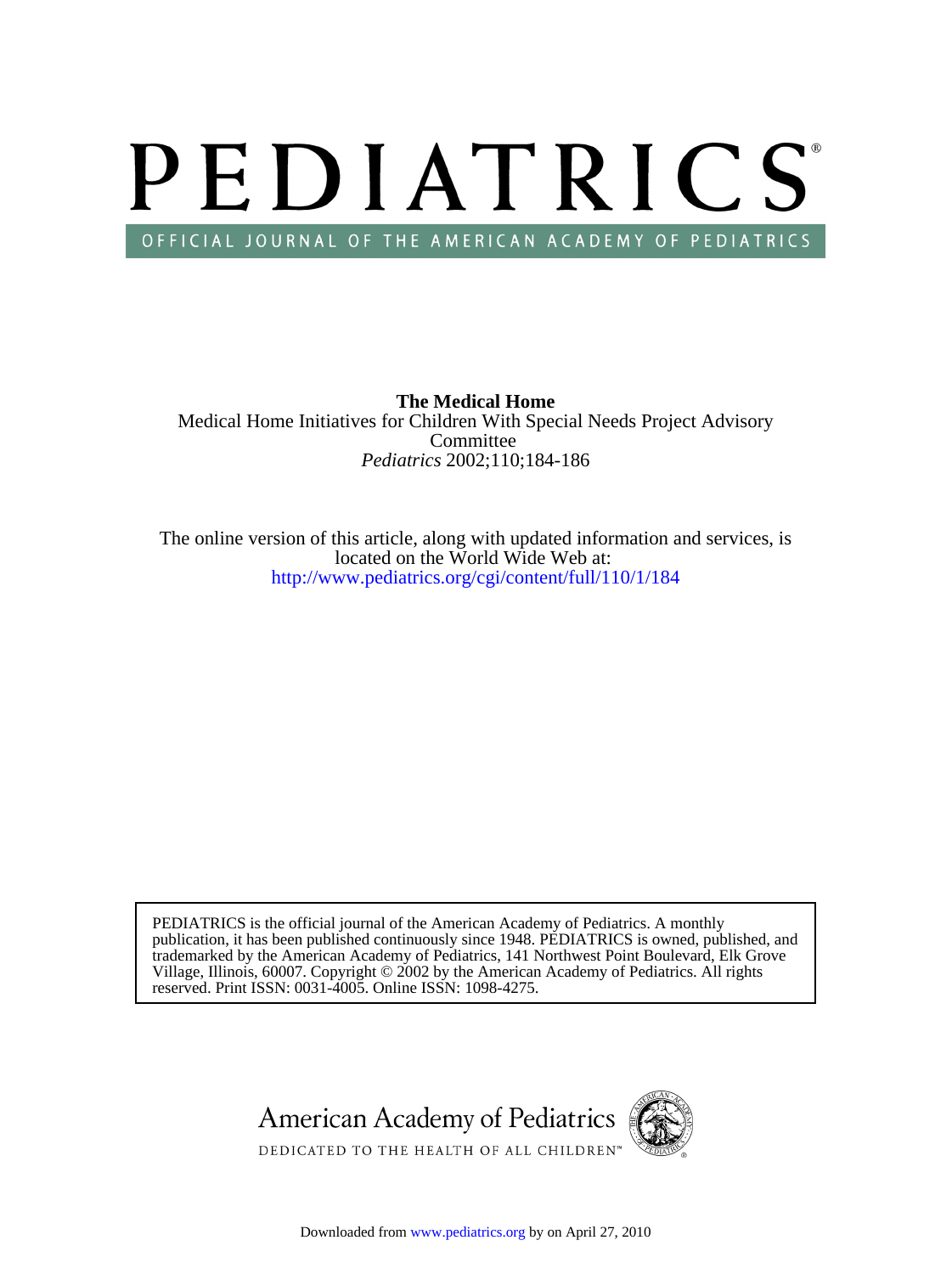# **AMERICAN ACADEMY OF PEDIATRICS**

## **POLICY STATEMENT**

Organizational Principles to Guide and Define the Child Health Care System and/or Improve the Health of All Children

Medical Home Initiatives for Children With Special Needs Project Advisory Committee

# **The Medical Home**

**ABSTRACT. The American Academy of Pediatrics proposed a definition of the medical home in a 1992 policy statement. Efforts to establish medical homes for all children have encountered many challenges, including the existence of multiple interpretations of the "medical home" concept and the lack of adequate reimbursement for services provided by physicians caring for children in a medical home. This new policy statement contains an expanded and more comprehensive interpretation of the concept and an operational definition of the medical home.**

ABBREVIATION. AAP, American Academy of Pediatrics.

The American Academy of Pediatrics (AAP) be-<br>lieves that the medical care of infants, children,<br>and adolescents ideally should be accessible,<br>continuous. comprehensive. family centered. coordilieves that the medical care of infants, children, and adolescents ideally should be accessible, continuous, comprehensive, family centered, coordinated, $1$  compassionate, and culturally effective. $2$  It should be delivered or directed by well-trained physicians who provide primary care<sup>3</sup> and help to manage and facilitate essentially all aspects of pediatric care. The physician should be known to the child and family and should be able to develop a partnership of mutual responsibility and trust with them. These characteristics define the "medical home." In contrast to care provided in a medical home, care provided through emergency departments, walk-in clinics, and other urgent-care facilities, though sometimes necessary, is more costly and often less effective. Although inadequate reimbursement for services offered in the medical home remains a very significant barrier to full implementation of this concept,4,5 reimbursement is not the subject of this statement. It deserves coverage in other AAP forums.

Physicians should seek to improve the effectiveness and efficiency of health care for all children and strive to attain a medical home for every child in their community.<sup>6</sup> Although barriers such as geography, personnel constraints, practice patterns, and economic and social forces create challenges, the AAP believes that comprehensive health care for infants, children, and adolescents should encompass the following services:

- 1. Provision of family-centered care through developing a trusting partnership with families, respecting their diversity, and recognizing that they are the constant in a child's life.
- 2. Sharing clear and unbiased information with the family about the child's medical care and management and about the specialty and community services and organizations they can access.
- 3. Provision of primary care, including but not restricted to acute and chronic care and preventive services, including breastfeeding promotion and management,<sup>7</sup> immunizations, growth and developmental assessments, appropriate screenings, health care supervision, and patient and parent counseling about health, nutrition, safety, parenting, and psychosocial issues.
- 4. Assurance that ambulatory and inpatient care for acute illnesses will be continuously available (24 hours a day, 7 days a week, 52 weeks a year).
- 5. Provision of care over an extended period of time to ensure continuity. Transitions, including those to other pediatric providers or into the adult health care system, should be planned and organized with the child and family.
- 6. Identification of the need for consultation and appropriate referral to pediatric medical subspecialists and surgical specialists. (In instances in which the child enters the medical system through a specialty clinic, identification of the need for primary pediatric consultation and referral is appropriate.) Primary, pediatric medical subspecialty, and surgical specialty care providers should collaborate to establish shared management plans in partnership with the child and family and to formulate a clear articulation of each other's role.
- 7. Interaction with early intervention programs, schools, early childhood education and child care programs, and other public and private community agencies to be certain that the special needs of the child and family are addressed.
- 8. Provision of care coordination services in which the family, the physician, and other service providers work to implement a specific care plan as an organized team.
- 9. Maintenance of an accessible, comprehensive, central record that contains all pertinent informa-

TEDIATRICS (ISSN 0031 4005). Copyright © 2002 by the American Acad-<br>
emy of Pediatrics. Pediatrics entired to about the child, preserving confidentiality. emy of Pediatrics.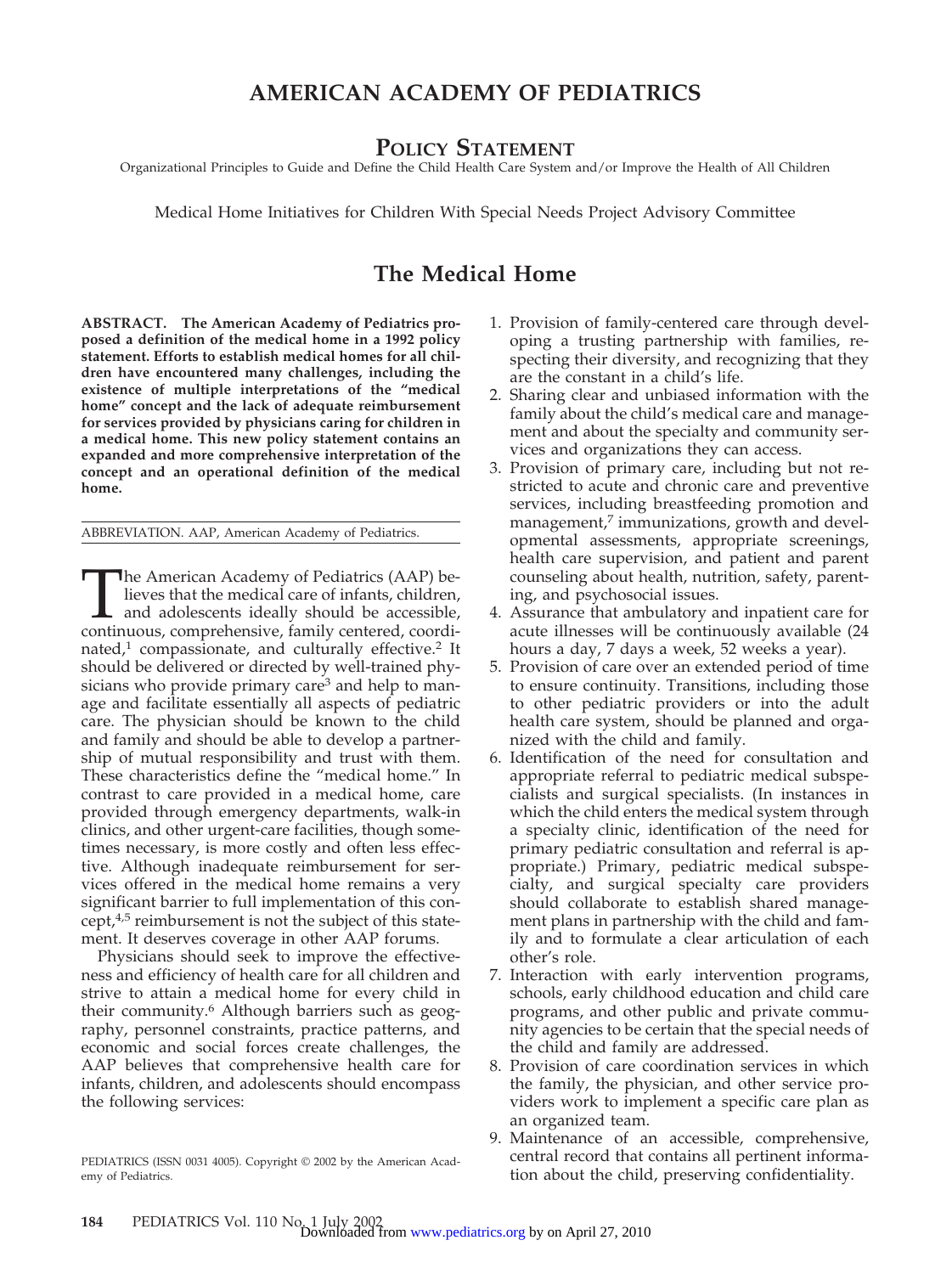#### Accessible

Care is provided in the child's or youth's community.

All insurance, including Medicaid, is accepted.

Changes in insurance are accommodated.

Practice is accessible by public transportation, where available.

Families or youth are able to speak directly to the physician when needed.

The practice is physically accessible and meets Americans With Disabilities Act<sup>10</sup> requirements.

Family centered

The medical home physician is known to the child or youth and family.

Mutual responsibility and trust exists between the patient and family and the medical home physician.

The family is recognized as the principal caregiver and center of strength and support for child.

Clear, unbiased, and complete information and options are shared on an ongoing basis with the family.

Families and youth are supported to play a central role in care coordination.

Families, youth, and physicians share responsibility in decision making.

The family is recognized as the expert in their child's care, and youth are recognized as the experts in their own care. Continuous

The same primary pediatric health care professionals are available from infancy through adolescence and young adulthood. Assistance with transitions, in the form of developmentally appropriate health assessments and counseling, is available to the child

or youth and family.

The medical home physician participates to the fullest extent allowed in care and discharge planning when the child is hospitalized or care is provided at another facility or by another provider.

Comprehensive

Care is delivered or directed by a well-trained physician who is able to manage and facilitate essentially all aspects of care. Ambulatory and inpatient care for ongoing and acute illnesses is ensured, 24 hours a day, 7 days a week, 52 weeks a year.

Preventive care is provided that includes immunizations, growth and development assessments, appropriate screenings, health care supervision, and patient and parent counseling about health, safety, nutrition, parenting, and psychosocial issues.

Preventive, primary, and tertiary care needs are addressed.

- The physician advocates for the child, youth, and family in obtaining comprehensive care and shares responsibility for the care that is provided.
- The child's or youth's and family's medical, educational, developmental, psychosocial, and other service needs are identified and addressed.
- Information is made available about private insurance and public resources, including Supplemental Security Income, Medicaid, the State Children's Health Insurance Program, waivers, early intervention programs, and Title V State Programs for Children With Special Health Care Needs.

Extra time for an office visit is scheduled for children with special health care needs, when indicated.

## Coordinated

A plan of care is developed by the physician, child or youth, and family and is shared with other providers, agencies, and organizations involved with the care of the patient.

Care among multiple providers is coordinated through the medical home.

A central record or database containing all pertinent medical information, including hospitalizations and specialty care, is maintained at the practice. The record is accessible, but confidentiality is preserved.

The medical home physician shares information among the child or youth, family, and consultant and provides specific reason for referral to appropriate pediatric medical subspecialists, surgical specialists, and mental health/developmental professionals. Families are linked to family support groups, parent-to-parent groups, and other family resources.

When a child or youth is referred for a consultation or additional care, the medical home physician assists the child, youth, and family in communicating clinical issues.

The medical home physician evaluates and interprets the consultant's recommendations for the child or youth and family and, in consultation with them and subspecialists, implements recommendations that are indicated and appropriate.

The plan of care is coordinated with educational and other community organizations to ensure that special health needs of the individual child are addressed.

Compassionate

Concern for the well-being of the child or youth and family is expressed and demonstrated in verbal and nonverbal interactions. Efforts are made to understand and empathize with the feelings and perspectives of the family as well as the child or youth. Culturally effective

The child's or youth's and family's cultural background, including beliefs, rituals, and customs, are recognized, valued, respected, and incorporated into the care plan.

All efforts are made to ensure that the child or youth and family understand the results of the medical encounter and the care plan, including the provision of (para)professional translators or interpreters, as needed. Written materials are provided in the family's primary language.

Physicians should strive to provide these services and incorporate these values into the way they deliver care to all children. (Note: pediatricians, pediatric medical subspecialists, pediatric surgical specialists, and family practitioners are included in the definition of "physician.")

10. Provision of developmentally appropriate and culturally competent health assessments and counseling to ensure successful transition to adult-oriented health care, work, and independence in a deliberate, coordinated way.

Medical care may be provided in various locations, such as physicians' offices, hospital outpatient clinics, school-based and school-linked clinics, community health centers, and health department clinics.

Regardless of the venue in which the medical care is provided, to meet the definition of medical home, a designated physician must ensure that the aforementioned services are provided (see Table 1 for more details).

The need for an ongoing source of health care ideally a medical home—for all children has been identified as a priority for child health policy reform at the national and local level. The US Department of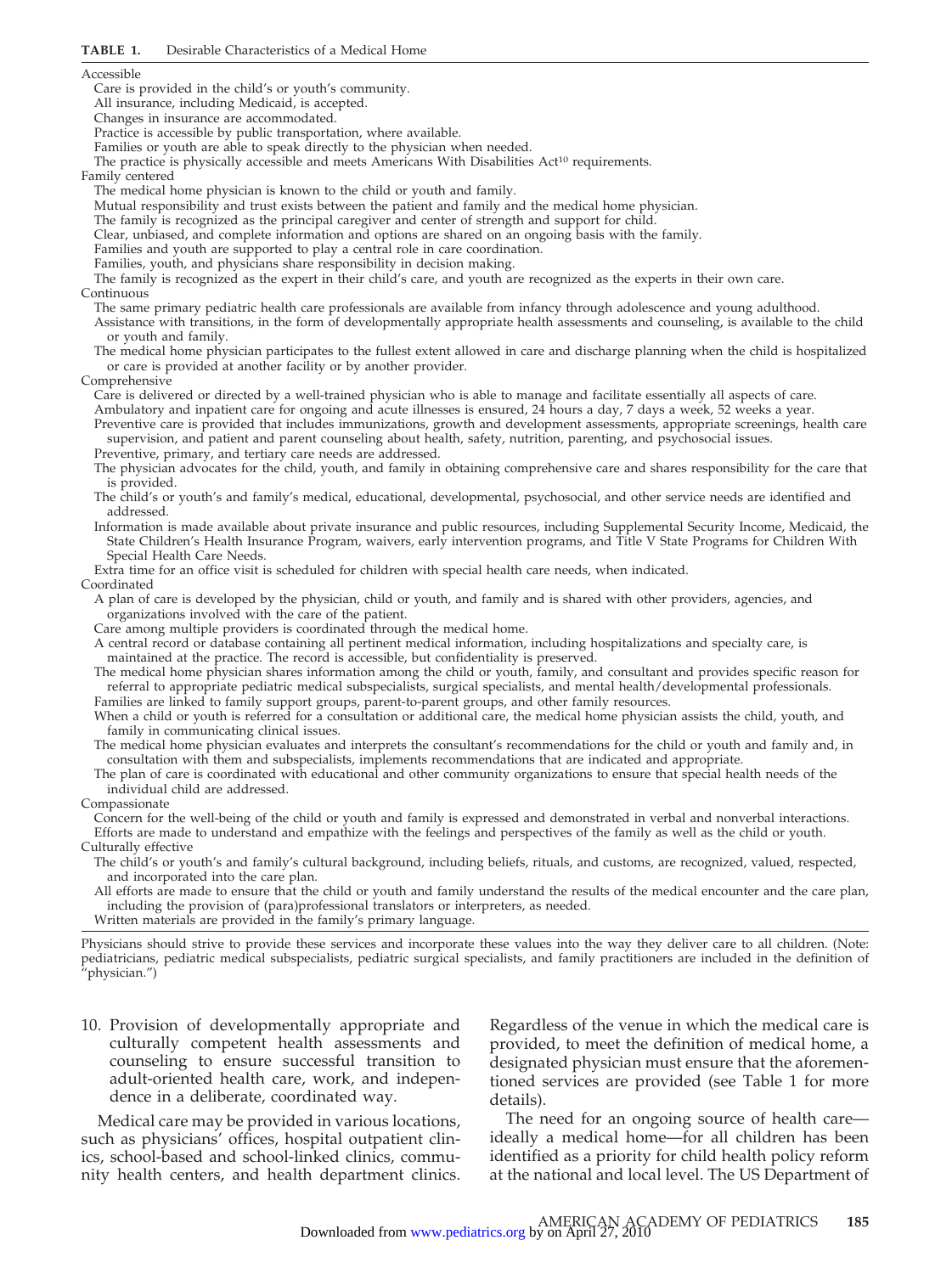Health and Human Services' *Healthy People 2010* goals and objectives state that "all children with special health care needs will receive regular ongoing comprehensive care within a medical home"8 and multiple federal programs require that all children have access to an ongoing source of health care. In addition, the Future of Pediatric Education II goals and objectives state: "Pediatric medical education at all levels must be based on the health needs of children in the context of the family and community" and "all children should receive primary care services through a consistent 'medical home.'"9 Over the next decade, with the collaboration of families, insurers, employers, government, medical educators, and other components of the health care system, the quality of life can be improved for all children through the care provided in a medical home.

> Medical Home Initiatives for Children With SPECIAL NEEDS PROJECT ADVISORY COMMITTEE, 2000–2001 Calvin J. Sia, MD, Chairperson Richard Antonelli, MD Vidya Bhushan Gupta, MD

Gilbert Buchanan, MD David Hirsch, MD John Nackashi, MD Jill Rinehart, MD

**CONSULTANTS** Antoinnette Parisi Eaton, MD Merle McPherson, MD, MPH Maureen Mitchell Bonnie Strickland, PhD Trish Thomas

**STAFF** Thomas F. Tonniges, MD

## **REFERENCES**

- 1. American Academy of Pediatrics, Committee on Children With Disabilities. Care coordination: integrating health and related systems of care for children with special health care needs. *Pediatrics.* 1999;104:978–981
- 2. American Academy of Pediatrics, Committee on Pediatric Workforce. Culturally effective pediatric care: education and training issues. *Pediatrics.* 1999;103:167–170
- 3. American Academy of Pediatrics, Committee on Pediatric Workforce. Pediatric primary health care. *AAP News.* November 1993;11:7. Reaffirmed June 2001
- 4. American Academy of Pediatrics, Committee on Child Health Financing. Guiding principles for managed care arrangements for the health care of newborns, infants, children, adolescents, and young adults. *Pediatrics.* 2000;105:132–135
- 5. American Academy of Pediatrics, Committee on Children With Disabilities. Managed care and children with special health care needs: a subject review. *Pediatrics.* 1998;102:657–660
- 6. American Academy of Pediatrics, Committee on Community Health Services. The pediatrician's role in community pediatrics. *Pediatrics.* 1999;103:1304–1306
- 7. American Academy of Pediatrics, Work Group on Breastfeeding. Breastfeeding and the use of human milk. *Pediatrics.* 1997;100:1035–1039
- 8. US Department of Health and Human Services, Health Resources and Services Administration. *Measuring Success for Healthy People 2010: National Agenda for Children with Special Health Care Needs.* Washington, DC: US Department of Health and Human Services; 1999. http:// www.mchb.hrsa. gov/html/achieving\_measuringsuccess. html. Accessed September 19, 2001
- 9. American Academy of Pediatrics, Task Force on the Future of Pediatric Education. The Future of Pediatric Education II. Organizing pediatric education to meet the needs of infants, children, adolescents, and young adults in the 21st century. *Pediatrics.* 2000;105:157–212
- 10. Americans With Disabilities Act. Pub L No. 101–336 (1990)

*All policy statements from the American Academy of Pediatrics automatically expire 5 years after publication unless reaffirmed, revised, or retired at or before that time.*